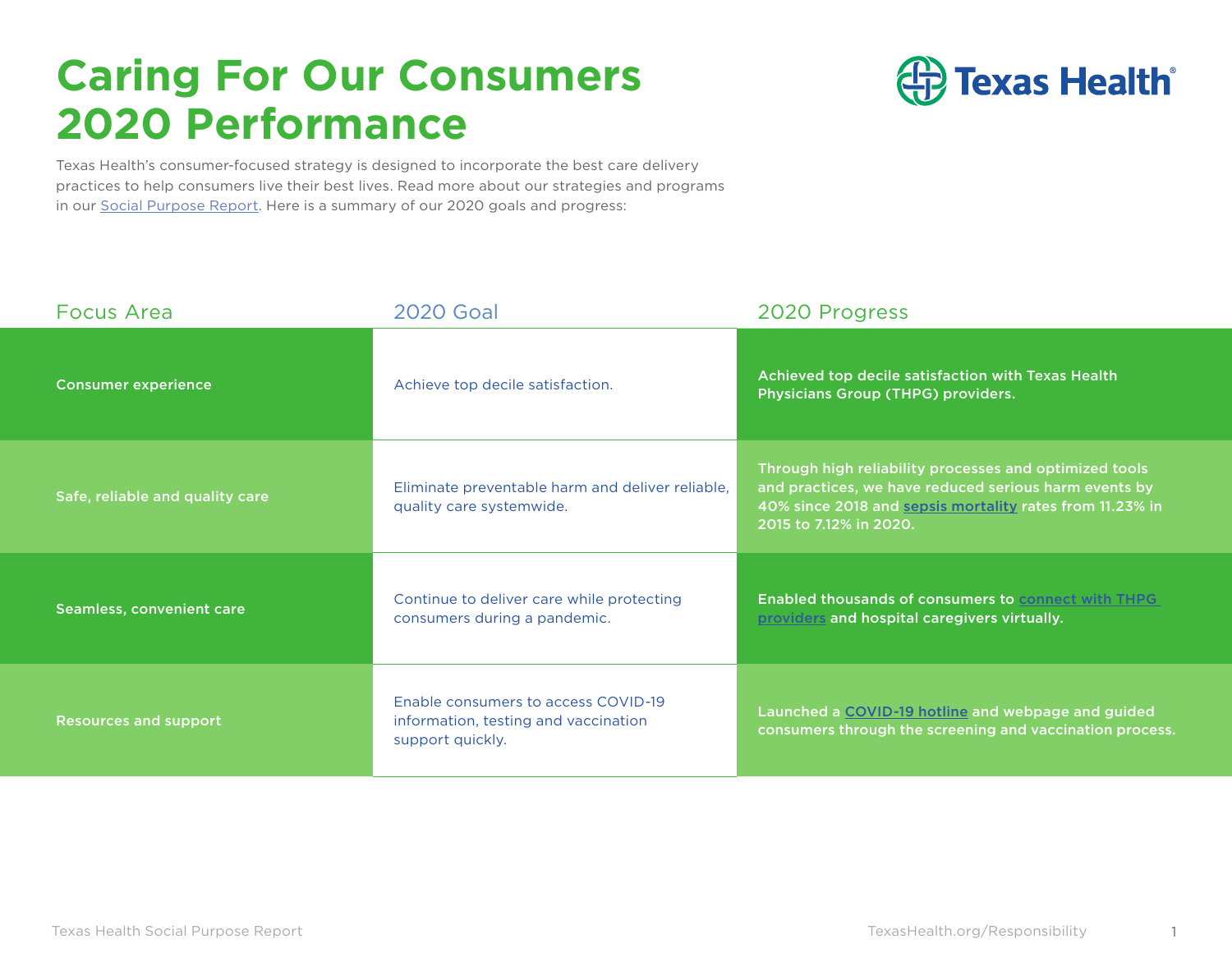# **and Recognitions**

- Texas Health's Comprehensive Sepsis Workgroup received the Texas Hospital Association's Bill Aston Award for Quality for reducing sepsis mortality rates.
- Five Texas Health facilities earned the American College of Cardiology's National Cardiovascular Data Registry Chest Pain – MI Registry Performance Achievement Award for providing a high standard of cardiac care.
- Eight Texas Health hospitals and joint ventures were recognized by the American Heart Association/ American Stroke Association for their advanced care of heart attack and stroke.
- Texas Health Presbyterian Hospital Plano earned national certification as a Comprehensive Stroke Center.
- Three Texas Health hospitals were named in *U.S. News & World Report's* 2020-2021 Best Hospitals report.
- Texas Health had 27 nurses named to the DFW Great 100 Nurses, more than any other health system in North Texas.

# **Highlights 2020 Awards**



### Consumer Insights

• Completed the first phase of building [Consumer 360](https://www.texashealth.org/responsibility/Our-Consumers/Consumer-Insights), a customer relationship management system, to guide the development of care products and services. We also used predictive modeling to email consumers about relevant healthcare services and resources and increased the email open rate from 2% to more than 20%.



### Consumer Experience

- Consumers rated support as exceptional for both in-person and telehealth visits. We also earned high satisfaction ratings from consumers when asked if they felt safe in Texas Health hospitals.
- Increased transparency about THPG provider satisfaction by launching a five-star ranking process on Google Reviews. We share scorecards monthly with providers.



### Reliable, Safe and Quality Care

Overall, we improved safety and maintained performance on key quality measures. While we experienced some dips because of the virus's complexity and long hospital stays, we drove a [well-coordinated and safe pandemic response](https://www.texashealth.org/responsibility/Our-Consumers/Reliable-Safe-and-Quality-Care#ClinicalResponse).



### Resources and Support

- Launched a COVID-19 hotline and webpage to share timely and accurate information about symptoms, screening and vaccination. By year-end, staff had managed 73,964 calls—25,100 for general information and 48,864 related to testing.
- Provided [financial support](https://www.texashealth.org/responsibility/Our-Consumers/Resources-and-Support#FinancialRelief), counseling and resources to consumers impacted by COVID-related job loss and health impacts.
- Launched an online tool to help consumers estimate out-of-pocket costs for up to 300 services at [TexasHealth.org/Cost](https://www.texashealth.org/about-texas-health/insurance-and-costs/get-a-cost-estimate?utm_source=Directors+and+Officers+Dec.+4%2C+2020&utm_campaign=15dbc4b688-EMAIL_CAMPAIGN_1_04_21_cost_estimatetool&utm_medium=email&utm_term=0_9e3d266868-15dbc4b688-).



#### Seamless Care Delivery

- Enabled 4,814 admitted and outpatient consumers and 168,924 THPG patients to receive healthcare screenings, consultations and education through video-enabled virtual visits. We established these capabilities within days of the pandemic's onset.
- Opened the first few of 20 [Texas Health Breeze Urgent Care™](https://breezeurgentcare.texashealth.org/en) clinics to provide North Texans with a seamless urgent care experience.
- Expanded use of the [Hospital2Home app](https://www.hospital2home.com/) for consumers experiencing COVID-19 symptoms to virtually consult with an Emergency Department physician to assess the need for testing or treatment.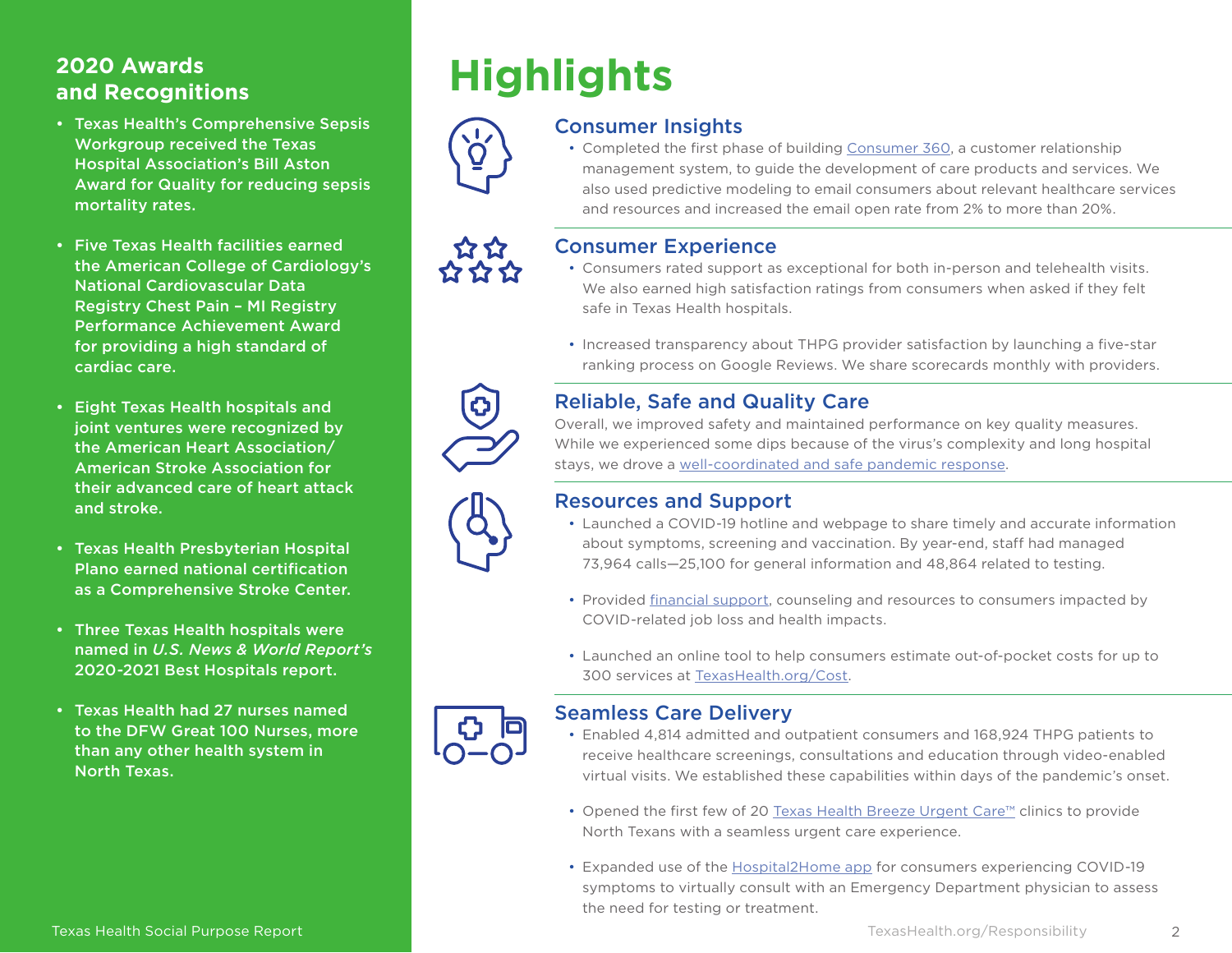# **CONSUMER SATISFACTION**

|                                                                                                            | 2016  | 2017  | 2018  | 2019  | 2020  |  |  |  |
|------------------------------------------------------------------------------------------------------------|-------|-------|-------|-------|-------|--|--|--|
| HOSPITAL CONSUMER ASSESSMENT OF HEALTHCARE PROVIDERS AND SYSTEMS (HCAHPS): INPATIENT SURVEY (% top box*)   |       |       |       |       |       |  |  |  |
| Rate hospital 0-10                                                                                         | 77.1% | 77.5% | 77.3% | 76.4% | 74.8% |  |  |  |
| <b>Recommend the hospital</b>                                                                              | 79.3% | 79.4% | 79.0% | 78.1% | 76.1% |  |  |  |
| <b>Nurse communication</b>                                                                                 | 80.2% | 81.0% | 81.9% | 81.3% | 78.7% |  |  |  |
| <b>Staff responsiveness</b>                                                                                | 68.3% | 69.7% | 71.8% | 70.5% | 65.1% |  |  |  |
| <b>Doctor communication</b>                                                                                | 82.3% | 83.2% | 83.4% | 82.7% | 79.0% |  |  |  |
| <b>Cleanliness</b>                                                                                         | 75.1% | 75.1% | 75.0% | 73.6% | 71.0% |  |  |  |
| <b>Quietness</b>                                                                                           | 64.7% | 65.5% | 66.3% | 65.4% | 63.6% |  |  |  |
| <b>Medicine communication</b>                                                                              | 64.5% | 65.4% | 66.0% | 64.9% | 59.5% |  |  |  |
| Discharge information                                                                                      | 88.0% | 88.5% | 88.3% | 87.5% | 84.7% |  |  |  |
| <b>Care transitions</b>                                                                                    | 57.4% | 59.1% | 59.8% | 58.2% | 53.9% |  |  |  |
| CLINICIAN AND GROUP CONSUMER ASSESSMENT OF HEALTHCARE PROVIDERS AND SYSTEMS (CG CAHPS) SURVEY (% top box*) |       |       |       |       |       |  |  |  |
| <b>Overall doctor rating 0-10</b>                                                                          | 91.4% | 88.3% | 88.7% | 88.9% | 92.1% |  |  |  |
| Recommend this provider office                                                                             | 86.4% | 92.4% | 92.5% | 92.7% | 94.5% |  |  |  |
| <b>Physician communication quality</b>                                                                     | 93.3% | 94.1% | 94.0% | 93.9% | 95.3% |  |  |  |
| Office staff quality                                                                                       | 91.9% | 92.8% | 93.2% | 93.5% | 94.9% |  |  |  |
| <b>Access to care</b>                                                                                      | 79.6% | 80.5% | 79.8% | 81.0% | 83.7% |  |  |  |
| <b>Care coordination</b>                                                                                   | 76.0% | 76.9% | 76.5% | 76.5% | 77.1% |  |  |  |
| <b>AMBULATORY SURGERY (% top box*)</b>                                                                     |       |       |       |       |       |  |  |  |
| <b>Facility rating 0-10</b>                                                                                | 91.0% | 89.2% | 89.2% | 89.6% | 89.7% |  |  |  |
| <b>Recommend the facility</b>                                                                              | 89.3% | 88.4% | 87.6% | 87.9% | 88.5% |  |  |  |
| Communication                                                                                              | 92.2% | 92.0% | 92.2% | 92.5% | 93.3% |  |  |  |
| Facility/personal treatment                                                                                | 97.8% | 97.4% | 97.3% | 97.5% | 97.3% |  |  |  |
| <b>Discharge</b>                                                                                           | 84.2% | 95.3% | 95.6% | 95.7% | 86.1% |  |  |  |
| <b>EMERGENCY DEPARTMENT (ED) CAHPS (% top box*)</b>                                                        |       |       |       |       |       |  |  |  |
| Rate ED care 0-10                                                                                          | 73%   | 78%   | 79%   | 74%   | 74.3% |  |  |  |
| <b>Recommend the ED</b>                                                                                    | 75%   | 85%   | 86%   | 75%   | 74.6% |  |  |  |
| <b>REHABILITATION (% top box*)</b>                                                                         |       |       |       |       |       |  |  |  |
| <b>Outpatient</b>                                                                                          | 85.8% | 86.1% | 85.5% | 86.4% | 92.2% |  |  |  |

\* The percentage of patients who have given Texas Health the best response possible